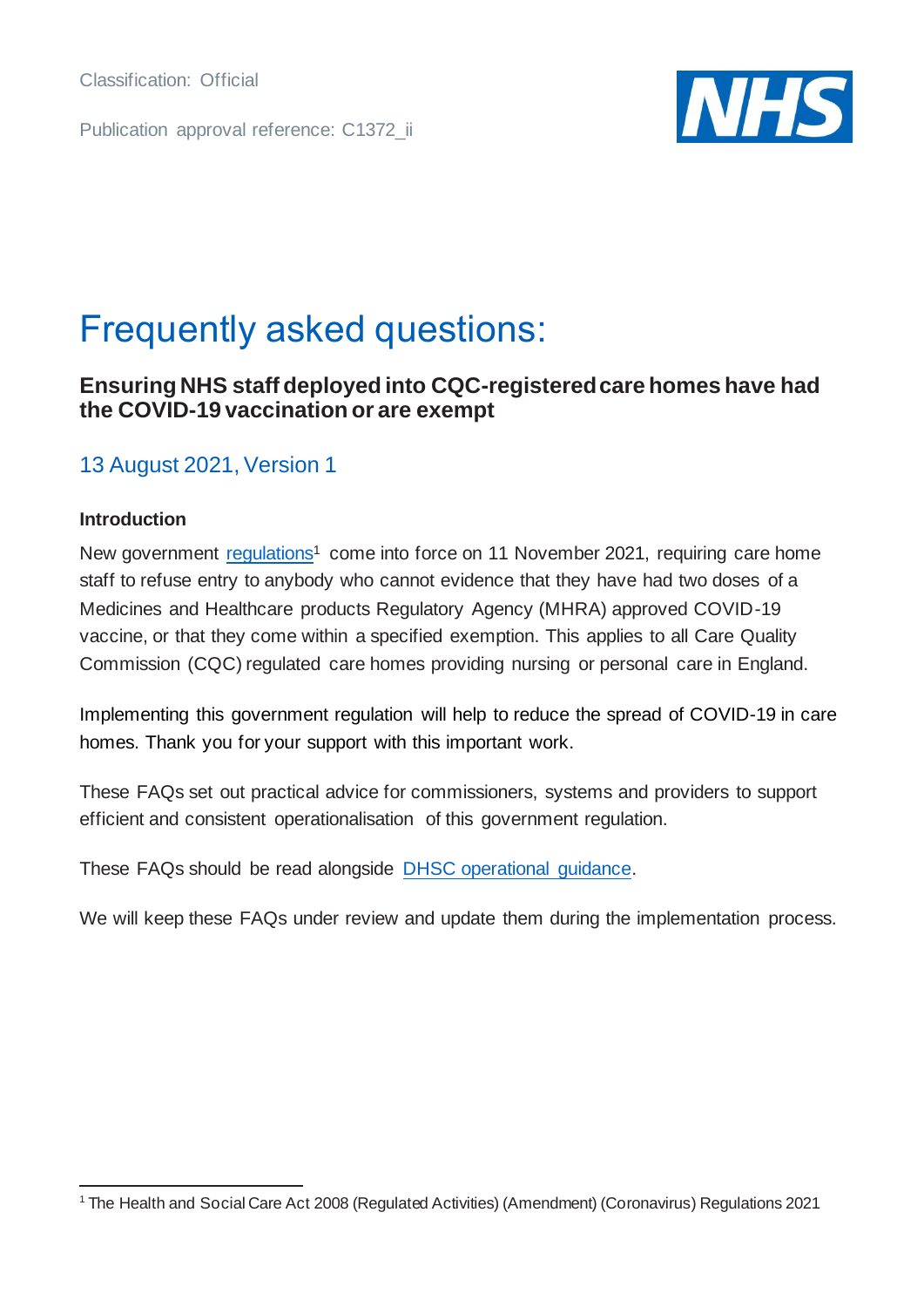# A: The new regulations

# **1. What is the role of the NHS in relation to this new regulation?**

New government [regulations](https://www.legislation.gov.uk/ukdsi/2021/9780348224993?view=plain)<sup>2</sup> come into force on 11 November 2021, requiring care home staff to refuse entry to anybody who cannot evidence that they have had two doses of an MHRA-approved COVID-19 vaccine, or that they come within a specified exemption. This applies to all CQC-regulated care homes providing nursing or personal care in England.

Therefore, providers of all NHS-funded services, including sub-contractors, which enter care homes need to ensure staff can be legally admitted. Proactive workforce planning should take place to ensure service disruption is avoided.

Integrated care systems (ICSs) should communicate with all providers of NHS-funded services that enter care homes to ensure they are aware of this new regulation and have seen the [NHS England and NHS Improvement letter](https://www.england.nhs.uk/coronavirus/publication/vaccinations-for-nhs-staff-entering-care-homes/) and this supporting FAQ document. It is important that systems support NHS providers to ensure staff are retained in the health service and to ensure services are not disrupted.

## **2. When do employers need to act on these changes?**

This new government regulation comes into force on 11 November 2021. Under current vaccination guidance,<sup>3</sup> eight weeks are required between the first and second vaccine dose. Therefore, all staff being deployed into a care home – who are not exempt – need to have had their first dose by **16 September 2021** at the latest.

Therefore, employers need to act now to:

- understand and document vaccination and exemption status of staff members
- actively support uptake of vaccination ahead of 16 September 2021
- proactively plan workforce deployment for services, ahead of 11 November, to avoid disruption to NHS provision in care homes
- ensure that relevant staff will be able to demonstrate, via the NHS app or otherwise, that they have either been fully vaccinated or are exempt from the requirement.

# **3. Which staff members in the NHS are in scope for this new regulation?**

All staff working to fulfil a service in a care home funded by the NHS are in scope. This will include, but is not limited to:

<sup>&</sup>lt;sup>2</sup> The Health and Social Care Act 2008 (Regulated Activities) (Amendment) (Coronavirus) Regulations 2021 <sup>3</sup> [Most vulnerable offered second dose of COVID-19 vaccine earlier to help protect against variants](https://www.gov.uk/government/news/most-vulnerable-offered-second-dose-of-covid-19-vaccine-earlier-to-help-protect-against-variants) GOV.UK (www.gov.uk); and[: C1254-covid-19-vaccination-programme-faqs-on-second-dose-v2.pdf](https://www.england.nhs.uk/coronavirus/wp-content/uploads/sites/52/2021/03/C1254-covid-19-vaccination-programme-faqs-on-second-dose-v2.pdf) (england.nhs.uk)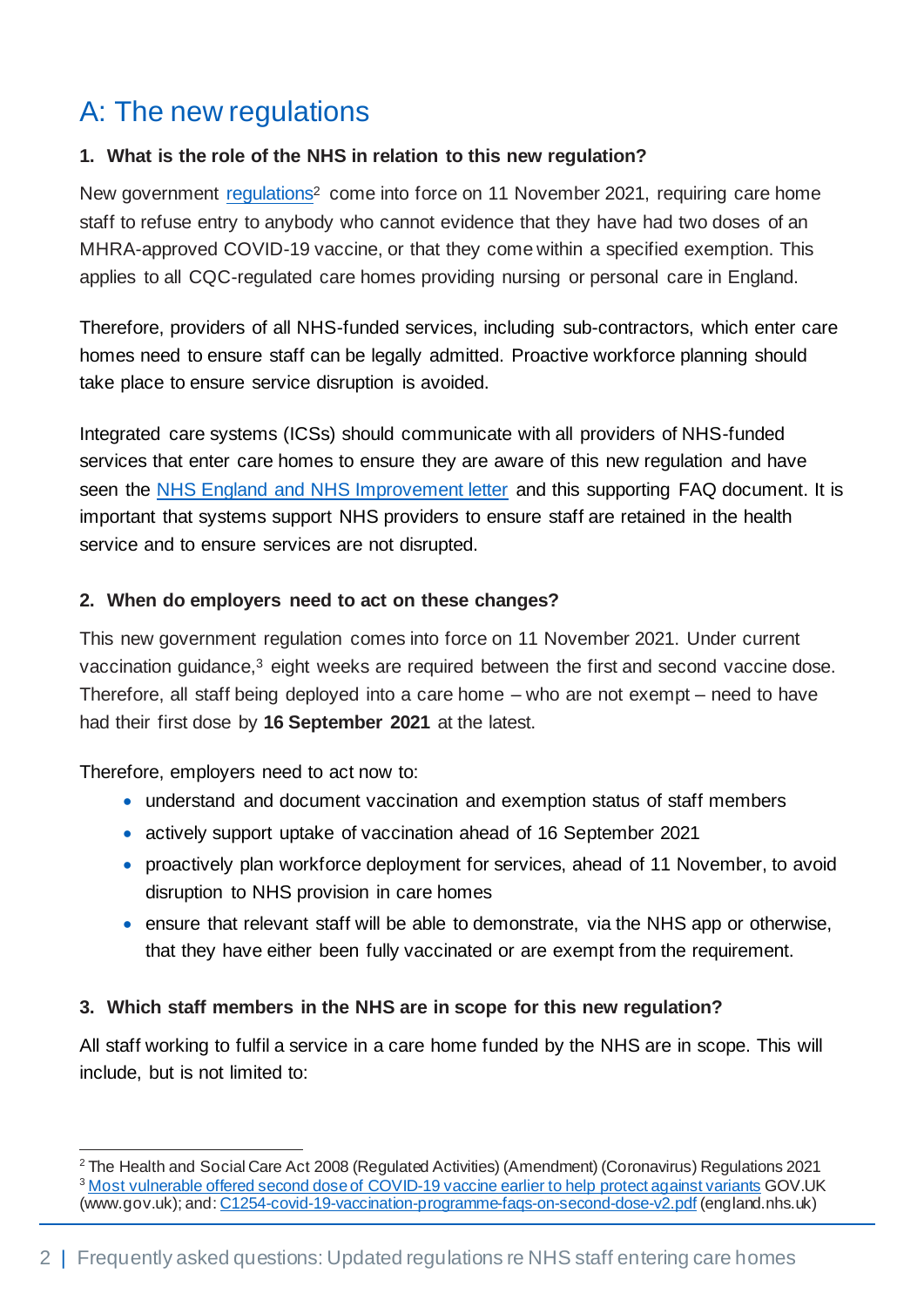- Primary care (general practice, dentistry, optometry and pharmacy), community health, mental health, learning disability and autism (MHLDA), acute teams providing outreach into care homes, non-emergency patient transport services, end of life community teams and staff attending to maintain medical equipment.
- NHS and foundation trusts, voluntary organisations, community interest companies, social enterprises, and independent sector providers delivering NHS-funded services, including sub-contractors.
- Staff not in a front-line caring role who visit a care home, for example in relation to Continuing Health Care or a training provider.
- All temporary, voluntary, bank and agency staff.
- **4. How should providers satisfy themselves that their staff will meet the vaccination requirements?**

Providers of NHS-funded services need to ensure the necessary governance to ensure that their staff can legally be admitted to a care home, and service provision is not disrupted.

# B: Proving COVID-19 vaccination status and exemption status

### **5. How should vaccination status be evidenced?**

Evidence of vaccination status should be provided via the NHS app, the NHS COVID pass via the NHS website, or an NHS letter. More details are set out in the [DHSC operational](https://www.gov.uk/government/publications/vaccination-of-people-working-or-deployed-in-care-homes-operational-guidance)  [guidance.](https://www.gov.uk/government/publications/vaccination-of-people-working-or-deployed-in-care-homes-operational-guidance)

### **6. Who is exempt under the regulations?**

There are several exemptions set out in the government regulations. The [DHSC operational](https://www.gov.uk/government/publications/vaccination-of-people-working-or-deployed-in-care-homes-operational-guidance)  [guidance](https://www.gov.uk/government/publications/vaccination-of-people-working-or-deployed-in-care-homes-operational-guidance) provides further guidance about those exemptions.

Exemptions relevant for NHS-funded services include:

- People who have evidence of a medical exemption.
- Members of the health service deployed for emergency response, which for the NHS means staff deployed as part of an emergency ambulance response, including community first responders.
- Under 18s.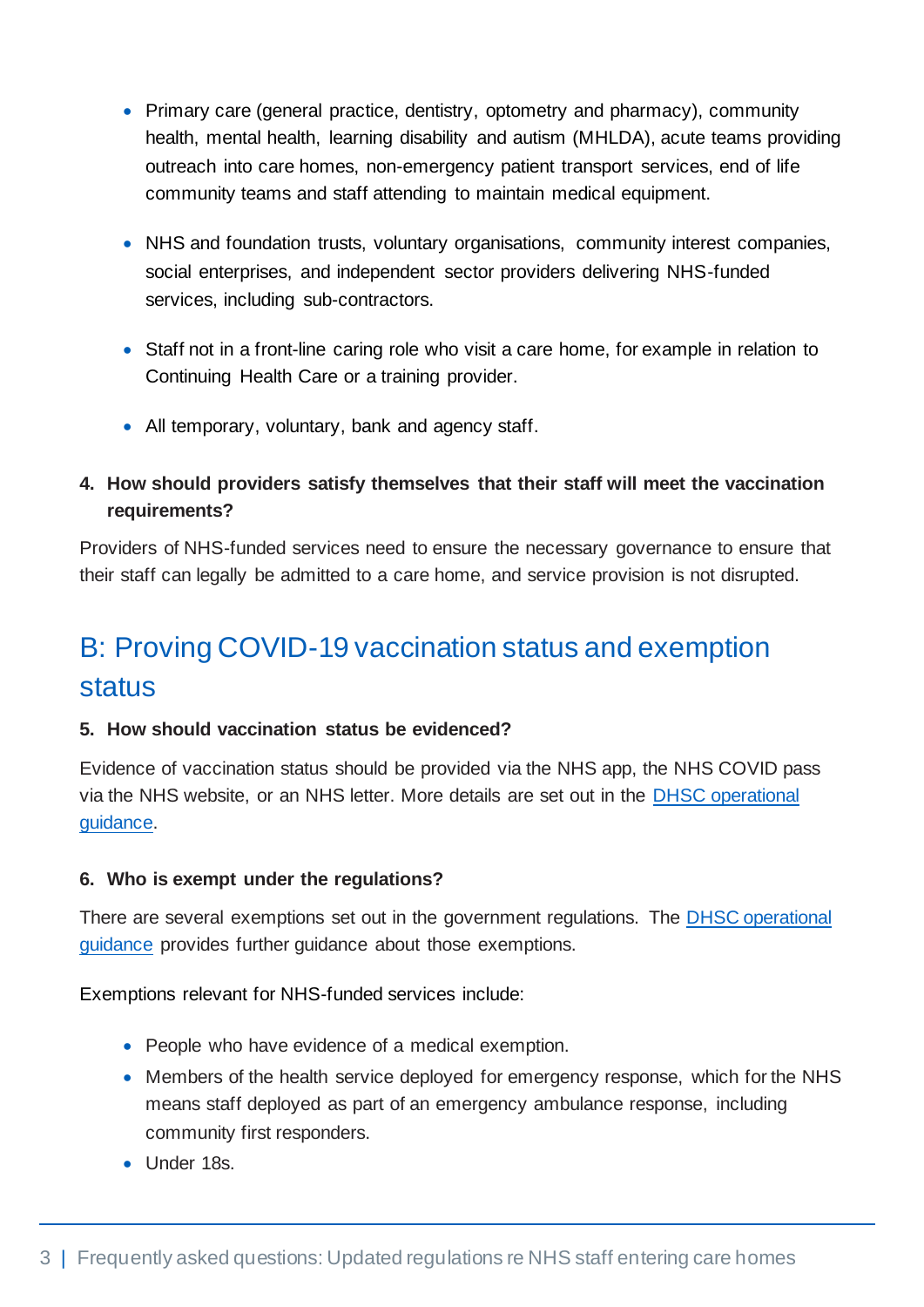It is important to note that frontline health and care staff aged 16 or over are eligible for a vaccine and should make sure they get a full course of an MHRA-approved COVID-19 vaccine before they turn 18. All 17 year olds will be able to book a vaccine up to three months before their 18th birthday. Visiting professionals who are under 18 will be able to enter the care home without showing proof of vaccination status, but may need to demonstrate proof that they are under 18.

### **7. Who is eligible for a medical exemption, and how will it be obtained and certified?**

Medical exemption eligibility will reflect the Green Book on Immunisation against infectious disease [\(COVID-19: the green book, chapter 14a\)](https://www.gov.uk/government/publications/covid-19-the-green-book-chapter-14a) and clinical advice from The Joint Committee of Vaccination and Immunisation (JCVI).

Exemption status will be recorded by the care home and remain valid for 12 months, after which point evidence of exemption will require renewal.

The DHSC will publish an update to their operational guidance to provide more information on the following:

- a. Eligibility criteria for medical exemption
- b. How to obtain a medical exemption
- c. How a medical exemption will be verified and certified.

# C: Staff and workforce planning

### **8. Do commissioners need to update contracts?**

No. The NHS Standard Contract already requires the provider to perform its obligations under the contract in accordance with the applicable law and guidance.

# **9. Do organisations need to update policies and procedures?**

The new government regulation requires all staff working in care homes to be fully vaccinated unless exempt. Local organisational policies will need to be updated to reflect the change in legislation.

### **10. Do organisations need to keep a record of staff vaccination/ exemption status?**

NHS-funded services will need to know and keep a record for each individual staff member, whose work requires them to go into care homes, that they are fully vaccinated or have a medical exemption. There is no requirement to record the clinical reason behind the exemption – they should only record whether a person is medically exempt or not.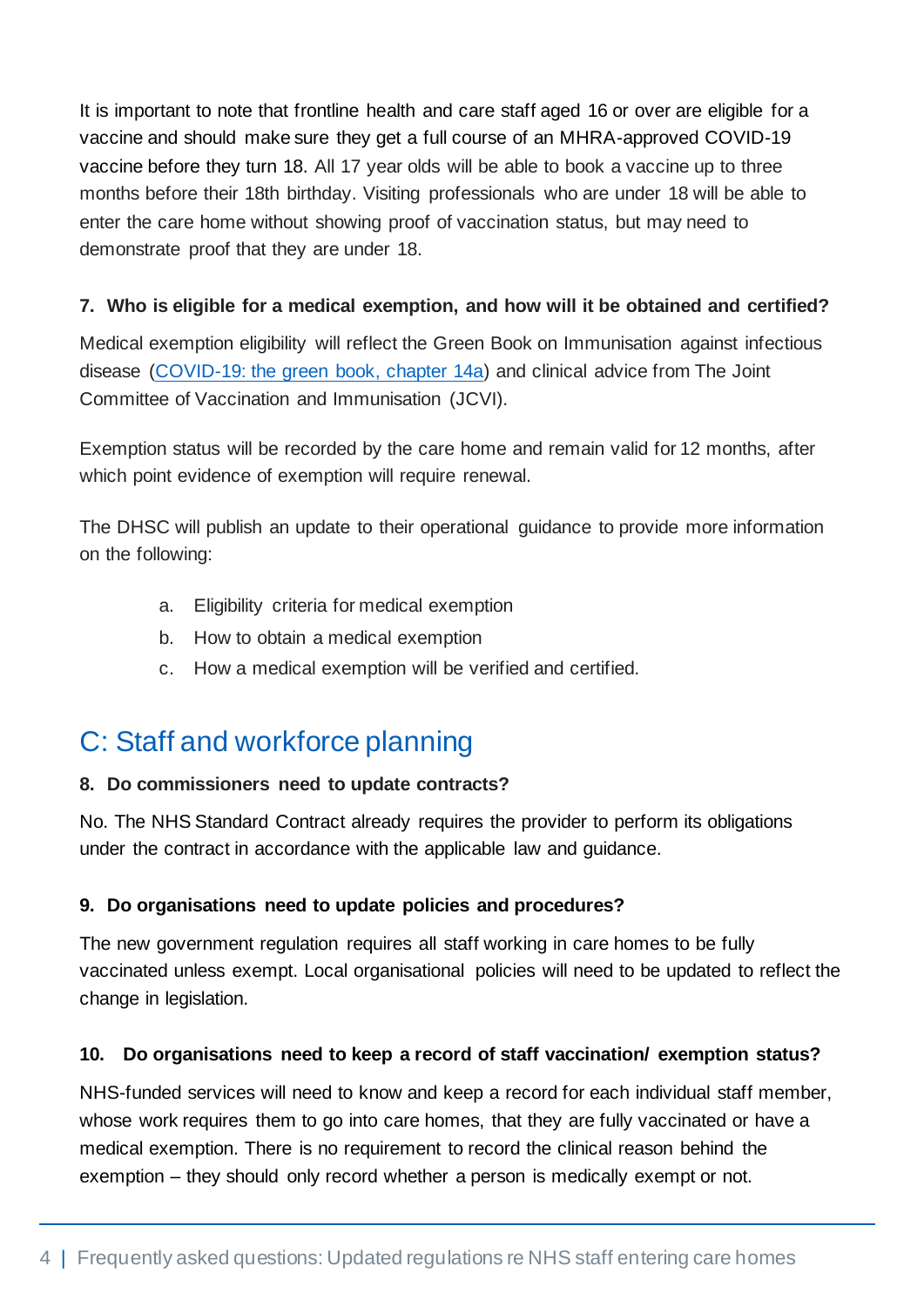An individual's vaccination status will be 'special category data' for the purposes of GDPR, so data should be securely stored, and access limited to those who 'need to know' for recruitment or deployment purposes.

# **11. What steps should organisations take if staff refuse to be vaccinated and do not have an exemption defined in the DHSC guidance?**

It is recommended that employers undertake the following steps in partnership with local staff-side representatives:

- 1. Have a supportive one-to-one conversation to establish reasons for vaccine hesitancy.
- 2. Carry out a [risk assessment for staff](https://www.nhsemployers.org/articles/risk-assessments-staff) and services impacted.
- 3. Consider temporary redeployment **or** offer a suitable alternative role within the organisation or wider health service. Equality impact assessments should be completed to consider the likely impact on staff with protected characteristics.
- 4. Follow local employment related policies and procedures.

It is important that staff are supported to remain working in the health service. The information set out above is for guidance only. The legal position can only be assessed by reference to the specific circumstances of an individual. Further information is in the [DHSC](https://assets.publishing.service.gov.uk/government/uploads/system/uploads/attachment_data/file/1008550/coronavirus-covid-19-vaccination-of-people-working-or-deployed-in-care-homes-operational-guidance.pdf)  [operational guidance.](https://assets.publishing.service.gov.uk/government/uploads/system/uploads/attachment_data/file/1008550/coronavirus-covid-19-vaccination-of-people-working-or-deployed-in-care-homes-operational-guidance.pdf)

### **12. Do employers need to collectively consult with staff and/ or trade unions?**

As there is no change to terms and conditions of employment, there is no requirement to consult on this matter. Mandatory vaccination is a statutory requirement. Employers should engage with unions and collaboratively agree a supportive approach to encourage staff to get vaccinated and agree a process to inform staff, discuss concerns and consider options.

There may be a duty to consult on measures that may affect the health and safety of staff. Employers should refer to local partnership agreements and consider taking their own independent legal advice.

# **13. What happens if a member of staff does not wish to disclose their vaccination status?**

To enter a care home, individuals must be able to demonstrate that they have received a complete course of their COVID-19 vaccination, unless exemptions apply. If a member of staff is unable to provide proof, employers should consider following the recommendations outlined in Q11. For further information, please refer to the [DHSC operational guidance.](https://assets.publishing.service.gov.uk/government/uploads/system/uploads/attachment_data/file/1010601/coronavirus-covid-19-vaccination-of-people-working-or-deployed-in-care-homes-operational-guidance.pdf)